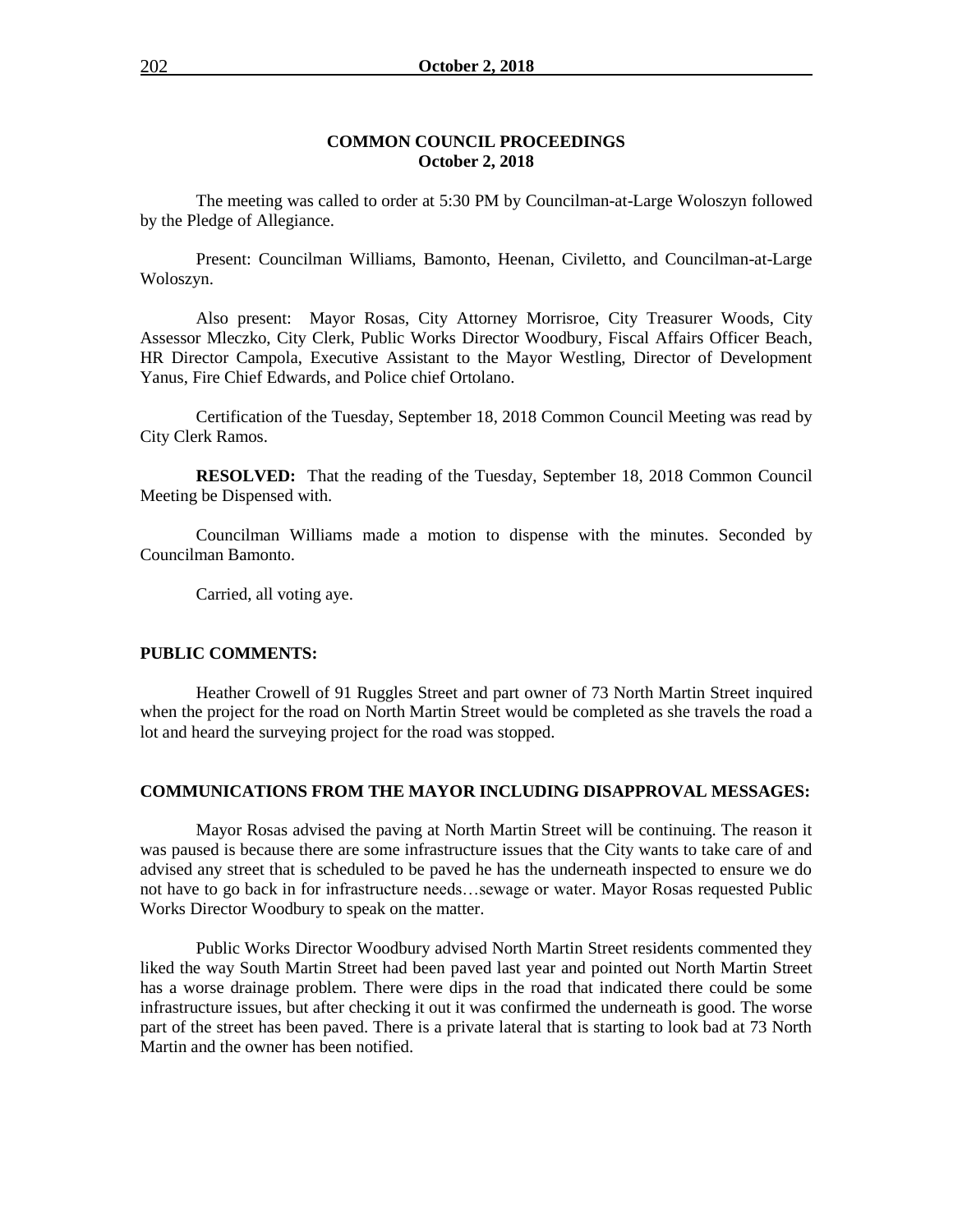Mayor Rosas advised the infrastructure that is in need of repair is the home owners' responsibility and wanted to ensure that they understand the expectation is they will be taking care of that in a timely manner.

Mayor Rosas gave a short update on the Villas at Battery Point and asked Director of Development Yanus to give further details. Director of Development Yanus reported developers will be getting demolition and building permits shortly, demolition will be taking place after asbestos abatement is done on a remaining house, construction will begin this fall so indoor work can be done during the winter season.

### **COMMUNICATIONS FROM THE PUBLIC AND PETITIONS:**

Request from Lisa Leavitt on behalf of Harvest chapel Church to use Washington Park on Saturday, December 8, 2018 from 2:00 PM until 4:00 PM with an additional hour at each end for setup and clean up for their "Christmas in Washington Park". Also requesting to set-up tents and a lawn tractor for train rides.

Councilman-at-Large Woloszyn advised a motion was needed to refer to appropriate departments as well as approve subject to appropriate insurances and usual conditions.

Councilman Bamonto made a motion to approve. Seconded by Councilman Williams.

Carried, all voting aye.

### **REPORTS OF STANDING COMMITTEES, BOARDS AND COMMISSIONS:**

Councilman Williams inquired from Public Works Director Woodbury for a report on the street light at Roberts Road and Second Street and advised the lot for the Edgewood Warehouse is looking good now that the site is being cleared.

Public Works Director Woodbury advised the parts for the first street light came in, the City Electrician, Michael Przybycien, is waiting for a company representative to come train him how to program the lights, then Mr. Przybycien will proceed to replace all the city street lights at two street lights per year as recommended by Fiscal Affairs or depending on what the City Council finds feasible when reviewing the city budget.

Councilman Bamonto inquired from Public Works Director Woodburry for an update on the streets that have been paved, are about to be paved, and for an update on the Central Avenue intersections project.

Public Works Director Woodbury advised of the many streets done to date, those to be done, and explained Central Avenue is only a county road from Central Avenue to Millard Fillmore. The city will be using some CHIPS money to pave Millard Fillmore to the village line and Central Avenue to the village line so the whole area around the D&F Plaza will have new pavement and look new beyond the intersection. The project was supposed to have started today, but today's rain put a delay on that so it will probably start tomorrow.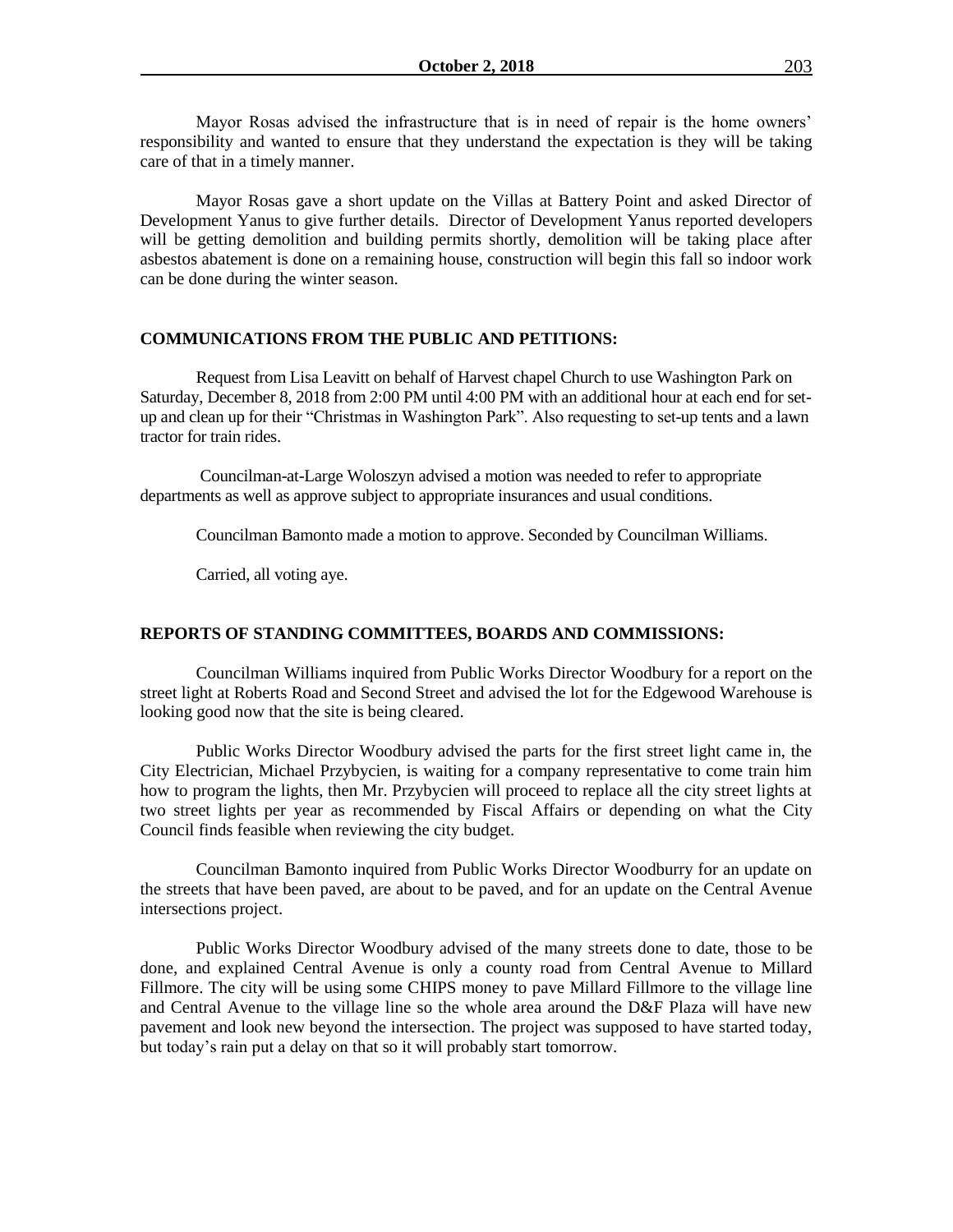Councilman Heenan inquired from Development Director Yanus why Development is accepting some bids related to the culvert work at entrance of the new dog park parking lot and the removal of some trees at that location, inquired why the city is not doing that work because he was under the impression that the city was going to do that work, and also inquired asked where the boundaries of the dog park and the parking lot will start and end.

Public Works Director Woodbury advised that DPW and Development were working on the project together, but Development secured extra funds to do it a different ways. Once the funds get in both departments will get together to decide how to do it together to make sure it gets done.

Councilman Civiletto advised originally the dog park was voted upon by the last council without any money coming from the city so asking Public Works to work on it does not go with the original deal. Development is going out to bid because the money that is used is supposed to be money raised privately for the dog park. Councilman Civiletto also advised there would be a Public Safety Meeting on Wednesday, October 10, 2018 at 4:00 PM in the Mayor's Conference Room.

Councilman-at-Large Woloszyn inquired of Public Works Director Woodbury if during the Central Avenue Project half the street will be blocked off while it is being done and the other side drivable and also gave a reminder that the forty five degree angle street sign on Franklin Street and Tenney Street remains unfixed. Councilman-at-Large Woloszyn advised Development Director Yanus for an update on the houses that caught on fire this weekend as well as a house on Third Street that caught on fire a couple years ago and some houses on Deer Street that caught on fire earlier this year.

Public Works Director Woodbury advised both contractors, the one for the intersections and the one for the road, are responsible for traffic control. The contractor for the intersections has kept traffic flowing and so will the road contractor. Traffic will be slowed down for a couple weeks, but it will be done in a manner to keep traffic flowing.

Director of Development Yanus advised the most recent fires at 191 Lake Shore Drive East and 93 Marsden Street have been looked at and are moving forward with acquiring a contractor to demolish and remove all the debris at those sites and CDBG funds will be used this fall to demolish the houses at 35 West Third Street and 434 Deer Street.

Councilman-at-Large Woloszyn inquired from Mayor Rosas timeline wise how the 2019 budget was coming along and advised once the Mayor presents and files the budget Councilmanat-Large Woloszyn will send out an email to the Council and Department Heads for questions and concerns during the budget process and to set up some meetings. Councilman-at-Large Woloszyn also inquired if there is a timeline for when the "new build" for the Edgewood project that Councilman Williams commented on earlier in this meeting.

Mayor Rosas advised he is hoping to present the 2019 Budget to the Council by October 12, 2018 and advised the new build on the site that was torn down and is being cleaned up is supposed to be in service by this time next year.

Councilman Williams inquired of Public Works Director Woodbury if "that couple weeks, is that just for the mill part or what because I was hearing that from the mill to the finish of the filling that that was going to be about five" weeks. That's five weeks with weather conditions working out for us too, "just didn't want anybody to expect just two weeks".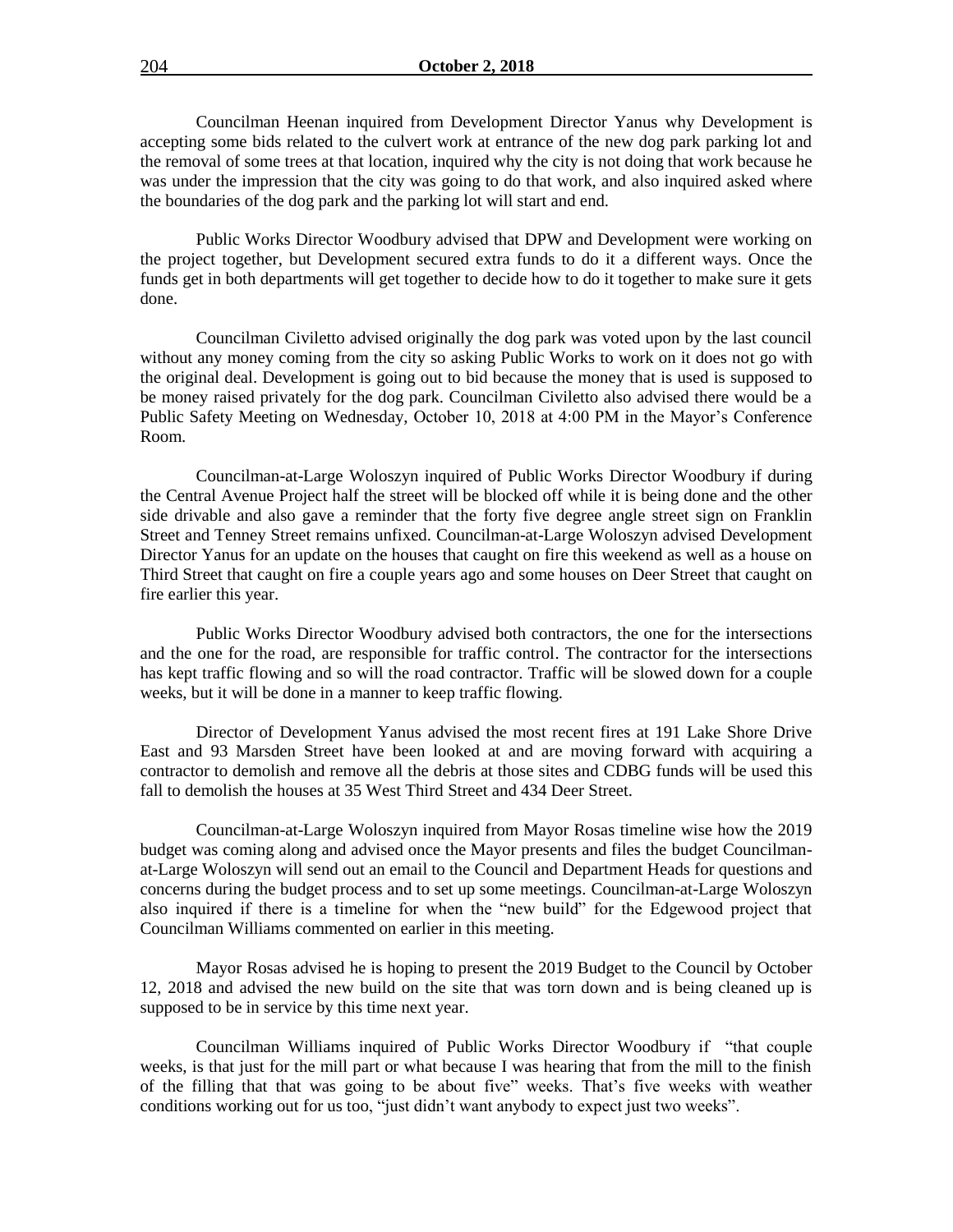Public Works Director Woodbury advised "It could be that long, but we got that window to make sure we get it done before the asphalt plants close and some close toward the beginning of November so I'm looking at that. They're under the gun. Two weeks would be optimistic. They probably have been given by the county five weeks, but the contractor I talked to was really anxious to get this over with." I should not guarantee that. That's what they are shooting for.

Councilman Bamonto inquired from Public Works Director Woodbury if the road work crews are working eight hours per day.

Public Works Director Woodbury advised he did not know their hours, he could get back to Councilman Bamonto with the answer tomorrow, the intersection crews are working eight hour days, the road crew is a county project, and the county may let them work late on that.

### **PRE-FILED RESOLUTIONS:**

## **RESOLUTION # 102-2018 October 2, 2018**

#### **BY COUNCILMAN BAMONTO:**

## **SIDEWALK REMOVAL AND REPLACEMENT FOR WASTEWATER TREATMENT PLANT**

**WHEREAS,** the City of Dunkirk (Dunkirk) has recognized it must address inadequacies at the City's wastewater treatment plant that urgently require repair and/or replacement; and

**WHEREAS,** the New York State Environmental Facilities Corporation (NYS EFC) granted the City of Dunkirk's application for funding in the amounts of \$2,543,750 in grant funds and \$7,602,250 in zero-interest loan funds for these replacements and repairs at the Wastewater Treatment Plant; and

**WHEREAS,** the low bid of \$2,295,000 from STC Construction, 63 Zoar Valley Road, PO Box 459, Springville, New York 14141 (STC Construction), was accepted by Common Council Resolution 86-2017; and

**WHEREAS,** it was identified that sidewalks around the wastewater treatment plant need to be removed and replaced; and

**WHEREAS,** to continue this work, a \$9,600.00 change order is recommended by DPW and the City's consulting engineers; now, therefore, be it

**RESOLVED,** that the Mayor is hereby authorized and directed to execute a \$9,600.00 change order for removal and repair of the sidewalks in general construction contract 17-1G with STC Construction, which will still keep this portion of the project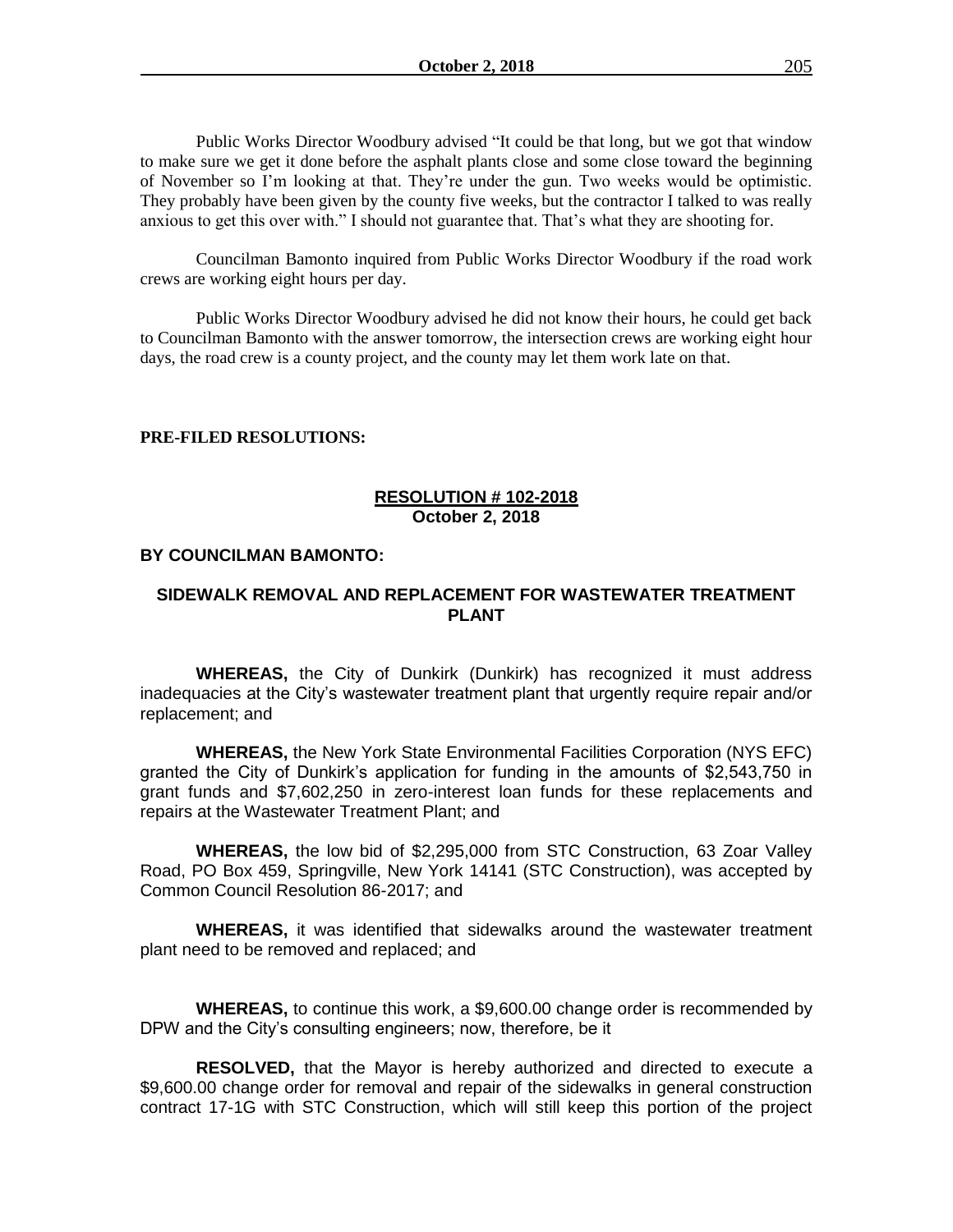under budget, and contingent upon the contractor first supplying all necessary approvals from EFC to meet their funding requirements for this work, and that payment for such work will come from City Fund #21.

Carried, all voting aye.

## **RESOLUTION # 103-2018 October 2, 2018**

## **BY ENTIRE COUNCIL:**

## **AUTHORIZING BUDGET LINE MODIFICATIONS FOR FISCAL YEAR 2018**

**WHEREAS,** it is anticipated that some expenses will exceed their entire budgetary essentials, and it is anticipated that some appropriations will have surpluses for Fiscal Year 2018, ending December 31, 2018; now, therefore, be it

**RESOLVED**, that the Fiscal Affairs Officer is hereby authorized and directed to make the following modifications to the Fiscal Year 2018 budget:

## **Fund 1 - General Fund**

| <b>Account Number Department</b>   | Line                          | Change       |
|------------------------------------|-------------------------------|--------------|
| 001.0001.2705.7060Revenue          | Donations-Police              | 25.00<br>\$  |
| 001.3120.4242<br>Police            | <b>Restricted K-9</b>         | \$<br>25.00  |
| <b>TOTAL</b>                       |                               | \$           |
| (Donation for K-9)                 |                               |              |
| <b>Account Number Department</b>   | Line                          | Change       |
| 001.0001.2705.7060Revenue          | <b>Gifts/Donations Police</b> | \$<br>300.00 |
| 001.3120.2000<br>Police            | Equipment                     | \$<br>300.00 |
| <b>TOTAL</b>                       |                               |              |
| (Equipment Fund Donation)          |                               |              |
| <b>Account Number Department</b>   | Line                          | Change       |
| 001.0001.2264<br>Revenue           | <b>Restr Drug Enforce</b>     | \$37,719.08  |
| 001.3120.4240<br>Police            | Restr Drug Purchase           | \$37,719.08  |
| <b>TOTAL</b>                       |                               | \$           |
| (Restricted Drug/Asset Forfeiture) |                               |              |